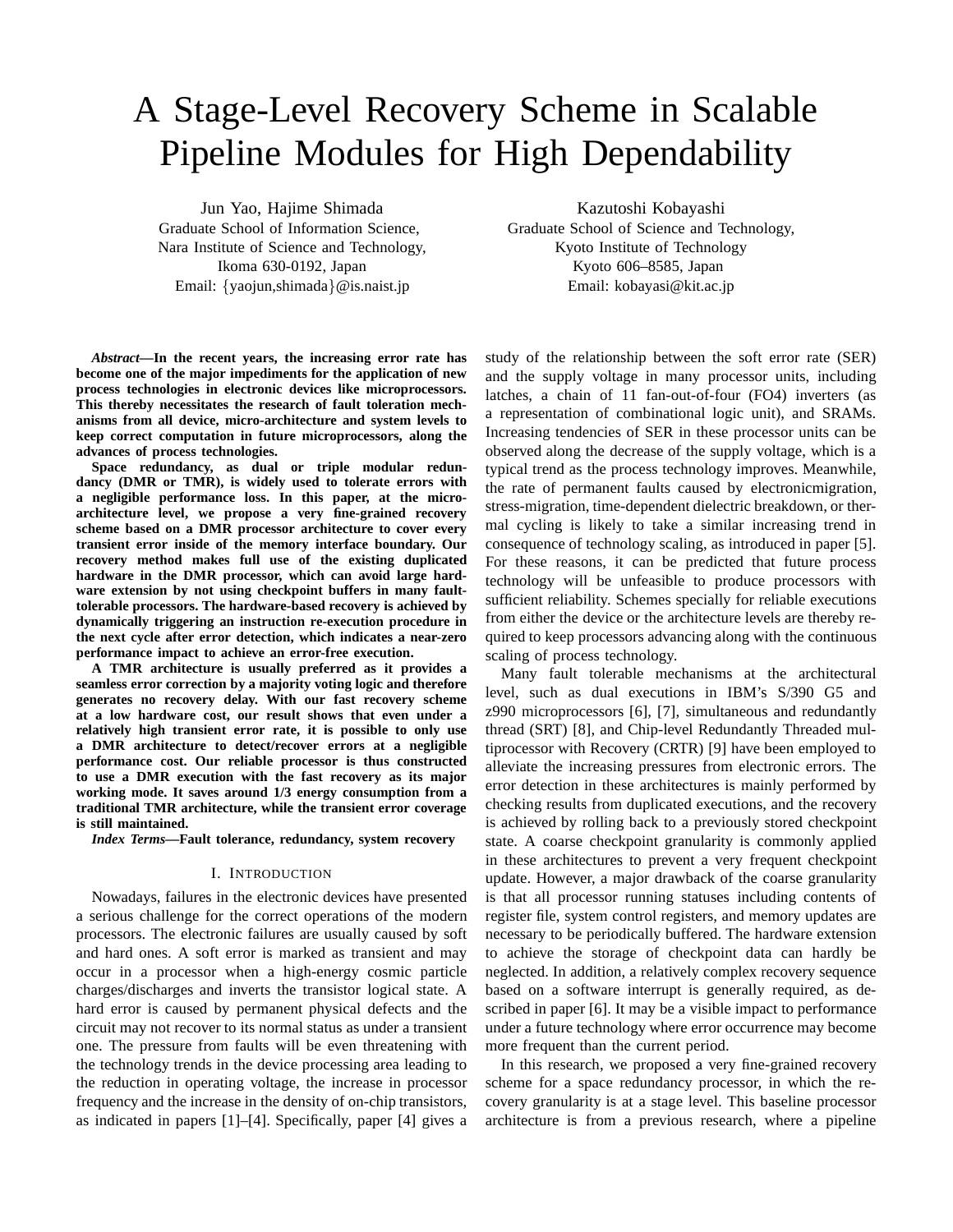structure was designed for the purpose of modularizing high reliable system via space redundancy [10]. In the constructed reliable processor, data sanity checks are performed per each pipeline stage, which provides thorough information of the correctly executed stages inside the processor. These detailed execution information are effectively used to achieve the proposed recovery which dynamically schedules proper instruction re-executions after an error detection, following a similar route after the resolution of a branch misprediction. In summary, this paper has presented the following contributions:

- 1) It gives a recovery method by including very few additional hardware units like checkpoint buffer. The already redundant hardware units in a DMR processor are fully used as the checkpoint information for recovery.
- 2) The delay from recovery is minimized by using an extremely short distance rollback. It is achieved by re-executing the instruction after the latest correctly executed stage inside the pipeline. With a proper control, the re-execution starts from the cycle right after the error is detected.
- 3) It reduces 1/3 working energy as compared to a traditional TMR processor while maintaining an equal coverage for transient errors. With a negligible performance loss from error recovery, a DMR processor with this fine-grained recovery can be a substitution for a TMR processor in tolerating all transient faults.

The paper is organized as follows: Section II introduces the design of a scalable pipeline module for constructing processors with adaptive redundancy. Section III describes our hardware based fine-grained recovery proposal, which effectively uses the detailed per stage error detection information. In Section IV, performance and hardware results are presented to study the effectiveness of the proposal. Section V concludes the whole paper.

## II. SCALABLE PIPELINE MODULE FOR CONSTRUCTING DEPENDABLE PROCESSORS

In our research, we are focusing on a framework with relatively ideal reliability, whose fault tolerating abilities can meet the top requirement from systems working under a very high electronic error occurrence environment, such as computational units in a satellite. Space redundancy [7], [8], [11], [12] is assumed because of its better coverage for both transient and permanent faults than the time redundancy [13]– [15].

Generally, a Triple Modular Redundancy (TMR) [10] architecture is preferred for its seamless coverage for all transient and permanent faults. However, a traditional fixed connection between the three identical modules in TMR presents little flexibility. Its seamless recovery capability will be unsustainable after a permanent fault and will thus require a new set of TMR to continue the recovery function, despite that 2/3 of the original logics may still work properly. In addition, the triple redundancy is usually an over-design under the assumption that transient faults are still more common cases than permanent ones. A possible solution to these problems



Fig. 1. A scalable pipeline module with dependable check

can be a flexible connection and an adaptive space redundancy based on proper reconfiguration. For these reasons, we use a scalable pipeline module from a previous research to construct processors with an adaptive space redundancy. The finegrained error detection in the baseline architecture also serves as a background to achieve a fast recovery in this paper.

## *A. Scalable Pipeline Module Design with Dependability*

The scalable pipeline design to construct dependable processors is given in Fig. 1, which contains six traditional textbookstyle stages as instruction fetch (IF), instruction decode (ID), register read (RR), execution (EX), memory access (MA), and writeback (WB).

Different from the implementation in papers [7], [8], [11] which are also fault-tolerable designs based on space redundancy, we designed the error detection to be performed at a stage boundary. The distributed comparators inside every stage can help achieve an early and thorough error detection. With a fast recovery scheme, it is possible to introduce a minimal performance impact even under a relatively high error rate.

As shown in Fig. 1, input/output unidirectional links are included in the pipeline module, which are used for dependability data bypassing. A space redundancy processor can be constructed by connecting multiple pipeline modules where copies of a single thread are simultaneously executed and compared.

The storage units including register files, memory units (instruction and data caches) are designed to be covered by Error Correcting Codes (ECC) [16] logics to guarantee a reliable data storage. Data stored into the memory structures are regarded to be safe if they were checked before committing. Different to the register file, caches are shared at the processor level, since duplicating these large units will cause a huge area cost.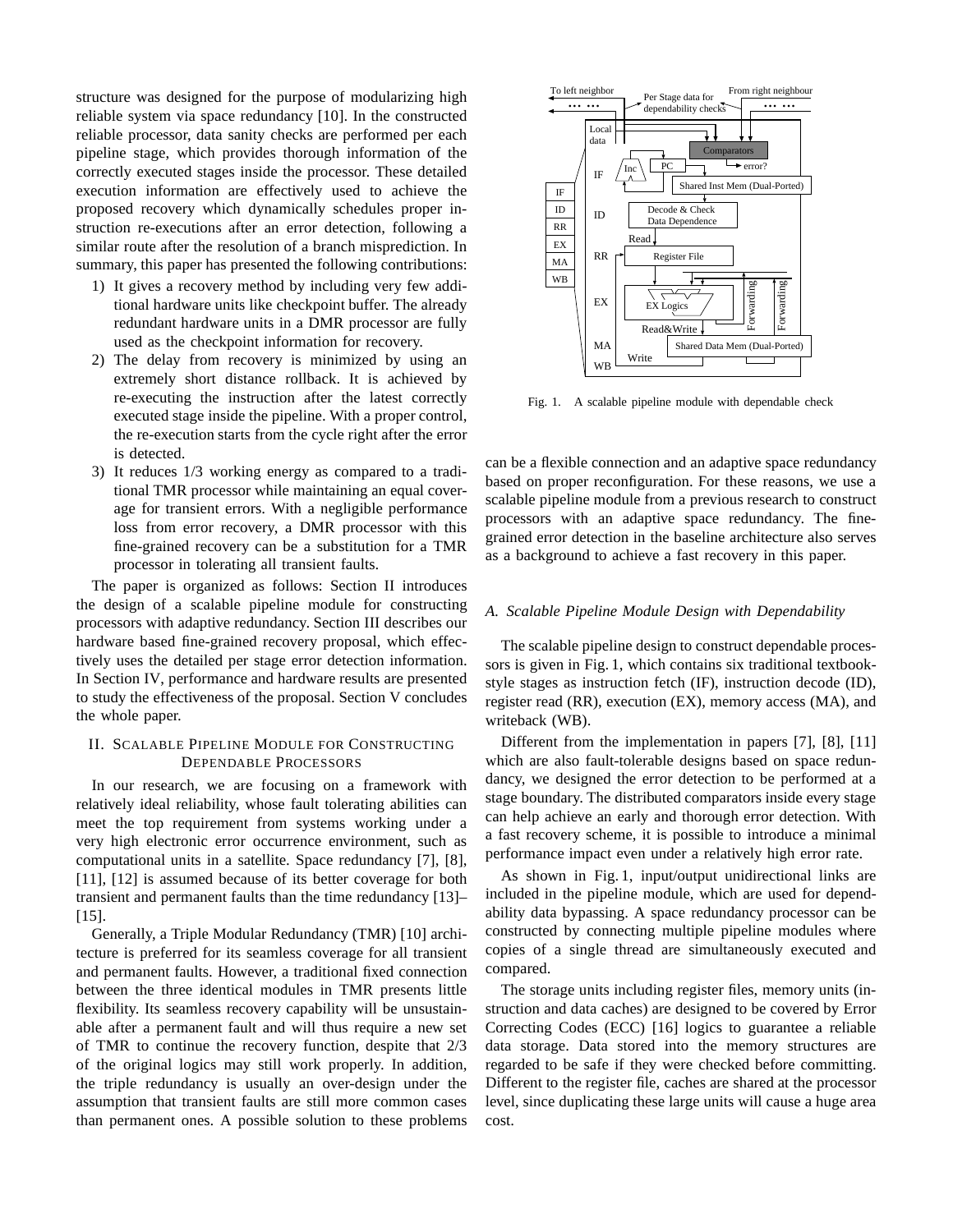

Fig. 2. DMR execution scheme in EX and MA stages

## *B. Dual Modular Redundancy (DMR) Based Fault-Tolerance*

Based on the scalable pipeline module introduced in Section II-A, processor cores with high dependability can be constructed via proper scaling. Figure 2 shows the DMR combination by including two pipeline modules.

Using the framework given in Fig. 2, reliable computation is guaranteed by a redundant execution of each instruction. The instruction replication starts at the fetch stage. The starting program counter (PC) of a single application thread is respectively provided to both pipelines when the thread is launched. The duplicated PCs are then accumulated in each pipeline module. With the dual-ported instruction memory shared between the two pipeline modules as shown in Fig. 1, same instructions can be read out in either fetch stage from its own memory I/O port. After that, the two identical instructions will be provided to the latter stages in sequence, achieving a mirrored execution of the original program. Since the two pipelines work on a same instruction stream, one memory write port will be sufficient for this DMR mode. Data inside memory and register files are covered by ECC logics to tolerate single event upset (SEU).

Although this DMR architecture is very similar to some traditional lock-step based fault tolerating microprocessors such as IBM's S/390 G5 [6], the lock-step mechanism in this research is designed not to impede the processor working frequency. As Fig. 2 illustrates, the dependability check logic is employed after each pipeline register, which contains the output of the last stage generated in the previous cycle. Specifically, for the EX stage, the pipeline register before it holds the information of operation code, source/destination register numbers, and the source operands data. These information—from last RR stage—serve as the inputs for the combinational logic in the EX stage in this clock period<sup>1</sup>. Meanwhile, as shown in Fig. 2, all the pipeline register outputs will be passed to the left neighbour pipeline by a unidirectional link. Accordingly, at the same time that EX stage in either pipeline works on the instruction provided by the pipeline registers before it, the outputs of these two pipeline registers are compared by the data dependability check logics. The results of these data validity checks are marked as  $E_{rr}$  A and  $E_{rr}$ <sub>B</sub> (with a notation of "rr") because they actually indicate the correctness of outputs from the RR stage of the previous cycle. By this way, the critical path of EX stage is not impacted by the dependability check logics and the clock frequency can remain uninfluenced after adding reliable features.

An erroneous state indicated by either signal of  $E_{rr}$  A,  $E_{rr}$  B reveals that some faults have occurred in either the previous RR stage or the pipeline register between RR and EX stages. This error may most probably influence the execution correctness of the EX stage, and it should thereby not be propagated forward. For stage like MA, as shown in Fig. 2, when signals  $E_{ex\_A}$  and  $E_{ex\_B}$  contain error information, data committing to the data memory shall also be disabled. Only for the data committing part of MA and WB stages, the critical paths are extended by the lock-step mechanism. As these two stages usually are not the bottleneck in determining the working frequency, we can regard the frequency to be unchanged after including the dependability check logics.

## III. STAGE-LEVEL ERROR RECOVERY SCHEME

According to the background introduction, two identical instructions are simultaneously executed in the DMR based processor architecture. Since those duplicated units in the space redundant system—including the register files and sequential elements such as pipeline registers—already provide a secondary storage for the processor running information, they may be sufficient to serve as the checkpoint data in the traditional sense so as to reduce the hardware extensions for the recovery supports. Moreover, in this architecture, comparisons are made per each stage boundary, which provides very fine-grained information of the accurate executions in the processor. Therefore, the recovery can start from the stage that error is detected, instead of rolling back to a historical checkpoint state. In this section, a stage-level instruction reexecution scheme is proposed to achieve a quick hardware based recovery, in which a minimal rollback is performed based on the thorough understanding of erroneous locations inside the DMR processor.

## *A. Basic Idea of the Recovery*

Many coarse-grained checkpoint based recovery method does not require frequent data sanity checks. The performance and frequency impacts from error detection are therefore less likely to be visible. However, after detecting the error, the coarse-grained recovery methods will usually require a software sequence like an interrupt to help roll back to the checkpoint state. The software sequence is also required to be implemented with a full understanding of the processor specification. In this section, we are trying to propose a hardware based recovery scheme for a fine-grained rollback,

<sup>&</sup>lt;sup>1</sup>Forwarding paths also provide inputs for EX stage. However, they are from latter pipeline registers in MA and WA stages and will be check there accordingly.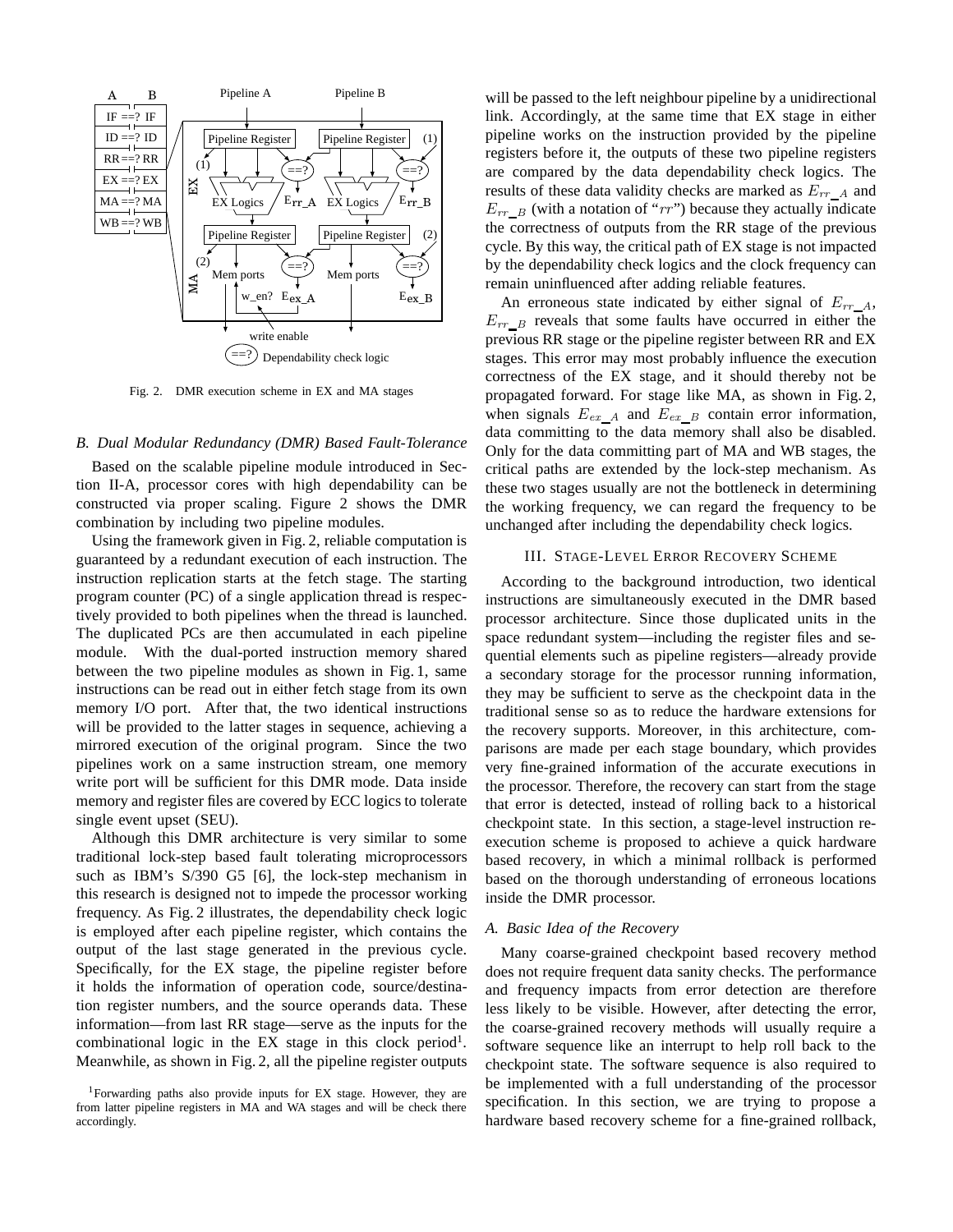

Fig. 3. Restarting execution by inserting a branch style instruction.

where software interference may not be necessary if the error is caused by a temporary fault.

We designed our recovery scheme by using the idea of instruction re-execution, assuming that the temporary state change in combinational logics and sequential elements like pipeline registers will fade out after cycles. Basically, the control of re-execution is designed to be inside the DMR processor, which now has the runtime information of the stage holding the first erroneously executed instruction, and the stage with the last correctly handled instruction as well. The instruction in the last correct stage can thus be used as the checkpoint data.

The re-execution starts from an unconditionally jump to the correct restart point by citing the information stored in the last correct stage. Figure 3 shows the basic idea of this re-execution scheme. Using the example demonstrated in Fig. 3(a),  $I_{k-1}$ and  $I_k$  are two consecutive instructions and are executed in sequence. Assume that in this example, no empty cycles caused by hazards from data dependences or branch target resolution delay are between  $I_{k-1}$  and  $I_k$ . As in Fig. 3(a), at cycle  $n$ , the comparators detect that one copy of the executions of  $I_k$  is problematic. Assuming that the executions of  $I_{k-1}$ are checked to have no error,  $I_{k-1}$  can thus serve as the last correctly executed instruction at this point.

According to the design in Fig. 2, the error detected in cycle n may have occurred in the last stage's execution of  $I_k$  in cycle  $n-1$ , or have been introduced by the state change in pipeline register which holds  $I_k$  in cycle n. Since the execution is based on a dual replication, it is impossible to tell which copy of  $I_k$ execution is correct. Alternatively, the information stored in the stages that contain  $I_{k-1}$  will be used to indicate the correct restart point.

As shown in Fig. 3(b), after detecting the error in  $I_k$ , the last correct instruction as  $I_{k-1}$  will be extended to compound with a dummy jump instruction, as *branch*  $I_k$ . *PC*.  $I_k$ 's program counter (PC) will be filled into the jump instruction as the branch target. If the jump is correctly handled,  $I_k$  will be re-fetched from the instruction cache and the re-execution will thereby start in cycle  $n+1$ . Note that the augmented branch instruction is used to express the idea for a proper rollback. It is not a real instruction and will only be valid inside Stage $[j]$  in cycle n. Considering the possible delay issue by manipulating  $I_k$ , as the target of this dummy branch can be directly calculated after  $I_k$  and its PC enter Stage[j], we can roughly regard that this augmentation does not extend the critical path.

When restarting the execution of  $I_k$ , pipelines will be partially flushed as shown in Fig. 3(b). The pipeline stages from IF to the stage that contains erroneous  $I_k$  will be emptied by filling no-operation (*NOP*) instructions. The propagations of the last correct instruction  $I_{k-1}$  in this example and instructions in the latter stages will be stalled by stopping the clock signals to those corresponding pipeline registers. This is for the fault toleration when further fault attacks during the recovery, by guaranteeing that there is always one or more correctly executed instructions serving as the checkpoint data in the pipeline. Although it is possible to use a hardened storage to cache committed instructions as a checkpoint like in IBM z990 microprocessors, the maximum distributions of checkpoint data in our design may alleviate the high dependence to the single point in an IBM processor, especially when facing the increasing threats from hard faults. Moreover, the recovery can be started directly from the erroneously executed instruction so that the depth of rollback may be smaller than many other system recovery schemes which use coarse-grained historical checkpoint.

As introduced in Section II-A, the memory structures including data memory, instruction memory, and register file are covered by ECC-like technologies. A correct data storage in them can thus be assumed. Accordingly, no further large checkpoint buffer will be required to cache changing logs.

## *B. Implementation of Transient Error Recovery*

Figure 4 gives the implementation of the stage-level recovery by slightly extending the architecture in Fig. 2. In this figure, the units in gray are augmented for the recovery purpose. For simplicity, only part of the whole DMR processor is given.

Since the program counter (PC) of each instruction is the key information that we use to indicate the restart point, we compound them in the pipeline register in each stage, as depicted in Fig. 4. This cost of hardware extension may be negligible because usually PC is attached as a part of the pipeline register—at least till the execution stage—for calculating branch target and caching the correct return point of function or interruption calling. Normally, the pipeline register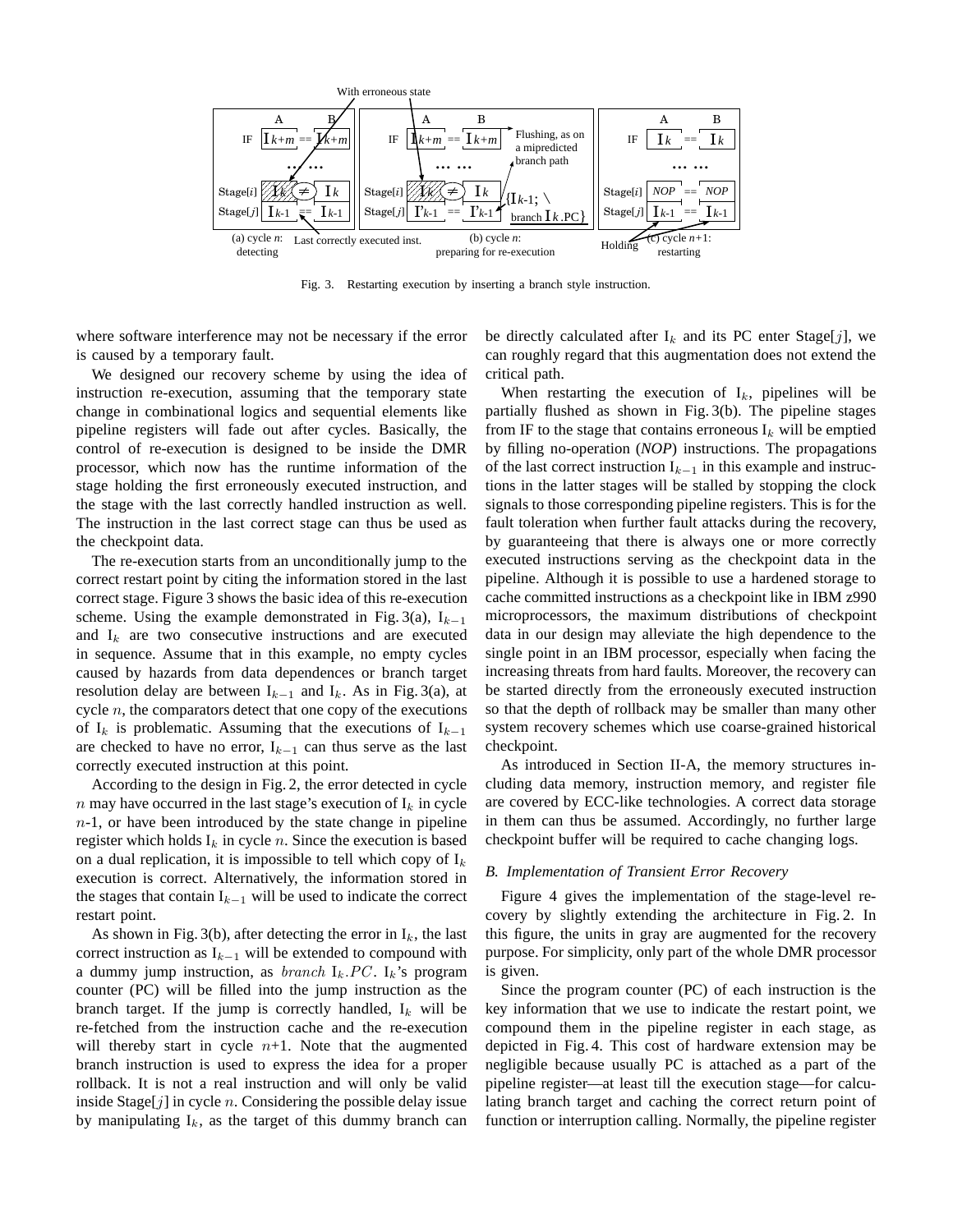

Fig. 4. Units required for recovery from a transient error.

is the object for checking data correctness, as described in Section II-B. However, from the viewpoint of recovering, the role of PC to indicate the correct restart point will only be used under an error detection, which may be relatively rare. For the cost consideration, we do not include the paired PCs in the dependability verifying sphere. PCs will still be checked when they are a source operand of an instruction such as PC based load and many short range branches.

Since the processor is running under a DMR execution mode, it is thus impossible to identify the correct one from the dually replicated PCs if they are not identical. To address this problem, PC is additionally designed to be covered with a single parity bit which is generated in the instruction fetch (IF) stage, shown as "*Gen.Parity*" logic in Fig. 4. The parity bit will be attached to each PC and will only be used under a situation that an error occurs and the paired PCs in the last correct instruction are not the same. As multiple faults happening to the paired PCs in their short life cycle may be already rare, combining with a transcendental condition that these errors are visible only when another error has been detected in pipeline registers—which further decreases the possibility, we can assume that the duplicated PC and their parity will provide the correct result as a checkpoint.

As introduced in Section III-A, the last correctly executed instruction in the paired pipelines will be used as the checkpoint one to indicate the correct restart point when an error is detected. Based on the additional units for recovery in Fig. 4, Fig. 5 gives the detailed procedure to extract the proper restart point from the checkpoint instruction. We use the prefix

```
(1) Procedure to restarting execution:
enum {IF, ID, RR, EX, MA, WB} i, j, k;
 /* i) Locate the last stage with error */
for (i=WB,i \geq IF,i--)if (pipeA_stage[i].error || pipeB_stage[i].error)
   break;
if (i<IF) return; /* No Error */
/* ii) Locate the next stage, skipping stages
that contain hazard_NOP inst. */
for (j=i+1; j \leWB+1; j++)
 if (pipeA_stage[j].OP != hazard_NOP) break;
\frac{1}{4} /* I<sub>good</sub> in stage[j], I<sub>error</sub> in stage[i] */
/* iii) Jump to the correct restart point
 * by using the correct value in stage[j] */
if (pipeA_stage[j].OP != BRANCH
      || ˜pipeA_stage[j].taken) {
  /* Cond.a: I<sub>error</sub> is the successive inst. of I<sub>good</sub> */
  /* PC is only covered by parity */
 good_PC = getCorrectPC(pipeA_stage[j].PC,
                            pipeB_stage[j].PC);
 pipeA_stage[IF].CurrentPC = good_PC;
 pipeB_stage[IF].CurrentPC = good_PC;
  \sqrt{*} CurrentPC is (1) in Fig. 4 \sqrt{*}} else {
  /* Cond. b: I<sub>error</sub> is the branch target of I<sub>good</sub> */
 pipeA_stage[IF].NextPC = pipeA_stage[j].brTarget;
 pipeB_stage[IF].NextPC = pipeA_stage[j].brTarget;
  /* NextPC is (2) in Fig. 4 */}
 /* iv) Flush and enable stage[IF] to stage[j-1] */
for (k=IF; k < j; k++) {
 pipeA_stage[k].OP = pipeB_stage[k].OP = hazard_NOP;
 pipeA_stage[k].clk_EN = pipeB_stage[k].clk_EN = true;
}
check point = i; /* Checkpointing */
/* end of restart execution procedure */
(2) Hold other stages till re-execution safely reaches stage[check point-1]
while (pipeA_stage[check_point-1].op == \, hazard_NOP
    || pipeA_stage[check_point-1].error
    || pipeB_stage[check_point-1].error) {
 for (k=check_point;k≤WB;k++)
   pipeA_stage[k].clk_EN = pipeB_stage[k].clk_EN = false;
  } /* Hold inst. from stage[check_point] */
```
Fig. 5. The algorithm of recovery procedures.

" $pipeA$ " and " $pipeB$ " to indicate the two duplicated pipelines, and the "stage" array to represent the six stages in each pipeline, which are IF, ID, RR, EX, MA and WB. The "error" field is the error signal, generated by the comparator that verifies the correctness of the paired pipeline registers. The " $OP$ " field in each stage is the operation code of the currently processed instruction. The expression of "hazard\_NOP" is the no-operation instruction added due to pipeline hazards. " $BRANCH$ " serves as all branch-like instructions whose next instruction may not be the successive one in the incremental order. The " $clk\_EN$ " field in each stage is the enabling signal of the clock to this pipeline register. Disabling or enabling it can help stall or propagate the corresponding instructions.

Part (1) in Fig. 5 gives the sequence of preparations for restarting execution. In this part, Block i) is used to locate the earliest stage with an erroneous execution, which indicates the location of first execution with the error. Block ii) tries to find out the last correctly executed instruction. Note that these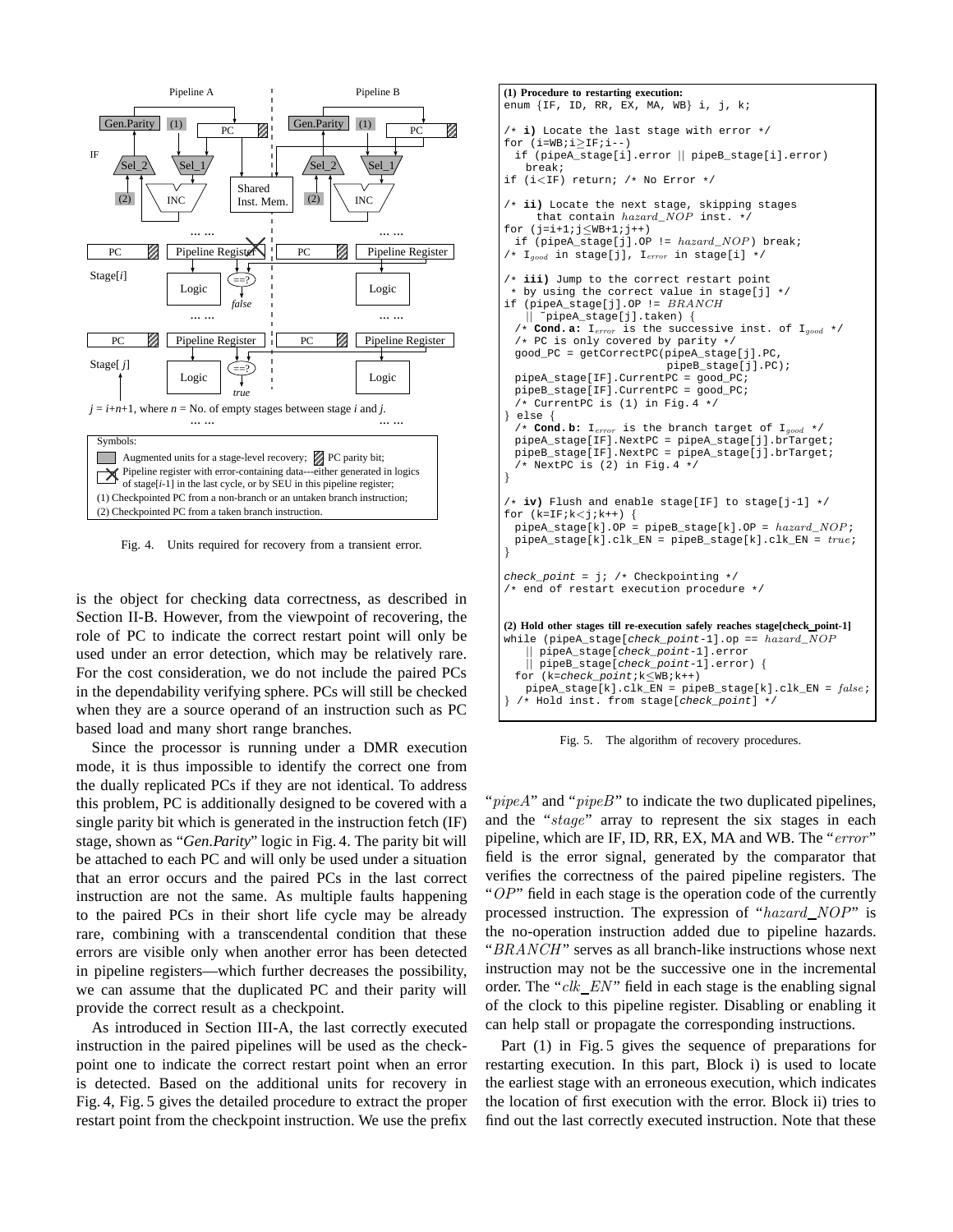two blocks are written in a loop style for clarity. In the real implementation, these checks are done in parallel by using multiplexors to parse the error flags in all stages. After these two steps, variable  $i$  and  $j$  hold indices to the stages with a same meaning in Fig. 3.

Block iii) presents the core of this algorithm to extract the restart point from the information stored in  $stage[j]$ . Assume instruction  $I_{good}$  is the instruction being processed in  $stage[j]$ , and  $I_{error}$  is its next instruction in  $stage[i]$ , detected to be erroneous. According to the type of  $I_{good}$ , there are two different situations of its following instruction  $I_{error}$ , as:

- 1) Condition a (**Cond. a**):  $I_{good}$  is not a branch-like instruction or it is not a taken branch instruction, so that  $I_{error}$  is its successive one in the instruction memory.  $I_{error}$ 's PC can be calculated by incrementing  $I_{good}$ 's PC. Because PC in each stage is not covered by data comparison logic, a function " $getCorrectPC()$ " will be triggered under this situation. Its major execution is to compare the PCs of  $I_{good}$ . If the two paired PCs are identical, they can be regarded as correct. Otherwise, the parity bit will be employed to indicate the correct one. After this procedure, the correct PC will be sent to IF stage as the correct restart point  $("1)"$  in Fig. 4), where it will be incremented like in normal IF stage processing.
- 2) Condition b (**Cond. b**):  $I_{good}$  is a taken branch. In this case,  $I_{error}$  is the branch target instruction whose PC will be the target calculation result of  $I_{good}$ . Since target calculation will be performed in ALU of EX stage, the ALU result is also output to the normal pipeline register. As pipeline registers of  $I_{good}$ 's executions have been verified by data comparisons, the target PC in instruction  $I_{good}$  can thus be directly forwarded to IF stage ("(2)" in Fig. 4) for the retrieve of  $I_{error}$  again in the next cycle.

By separately handling these two conditions, we can extract  $I_{error}$ 's PC from the correct information in  $I_{good}$ . However, there may be problems that  $I_{error}$  is already in the WB stage or the empty stages with hazard\_NOP between  $I_{error}$  and  $I_{good}$ may cross the WB boundary. Both of these two circumstances will make  $I_{good}$  unavailable for the recovering procedure. To solve this, similar to the design of IBM z990 processor [7], we need to add a hardened storage after WB stage to serve as the last checkpoint data. Both PC and the branch target of the last committed instruction—excluding hazard\_NOP will be committed into this storage which will be implemented as special control registers.

Besides the preparation of correct restart point from error detected in  $stage[i]$ , the erroneous data after  $I_{error}$  should be discarded from the processor. It is performed as a pipeline flush from IF to  $stage[i]$ , which is the purpose of block iv) in Fig. 5. According to the above design, the rollback scheme to start re-execution is very similar to the idea of recovery from a mispredicted branch. By using this mispredicted branch like idea, this rollback scheme can be extended to an out-oforder execution environment. It can be achieved by making the augmented dummy branch instruction "branch  $I_{error}.PC"$ as a mispredicted branch. All instructions after  $I_{good}$  in the program order will be flushed, which is a normal processing in an out-of-order processor.

Part (2) in Fig. 5 is to stall the propagation of correct instructions, to keep them as multiple checkpoints for the consideration of tolerating further fault attacks during the recovering procedure. When the re-execution of  $I_{error}$  runs to  $stage[j-1]$ , these checkpoint instructions can start propagation again.

If the previous error is caused by a single event upset (SEU) or a single event transient (SET), it may probably vanish by proper re-executions. If no error signal is indicated after reexecuting these instructions, the transient fault can be regarded as fixed by the error detecting and recovering in this DMR processor.

According to this design, the re-execution can be started from the next cycle of the error detection point. The recovering delay is at a comparable level to a normal branch misprediction penalty. Since the error rate is far smaller than the branch misprediction rate, the additional execution cycles caused by this small rollback recovery scheme can be regarded as negligible.

## *C. Triple Modular Redundancy (TMR) Mode*

The fine-grained error recovery scheme in Section III-B can help the DMR processor overcome all transient errors by invoking proper re-executions. However, although a rare case, there may still be threats that permanent errors may occur after a long time utilization according to paper [5]. DMR mode can not find out the permanently damaged part and will always remain at the status of restarting the erroneous instruction. To handle this problem, we will include a third pipeline module into the DMR processor core, which is originally prepared but disabled by power gating inside the processor core<sup>2</sup>. This reconfiguration will not be activated under the normal situation until it detects a very frequent fault occurrence. At that time, the TMR processor will be employed for the diagnosis of system health. The reconfiguration will require a state machine to turn on the third pipeline module, prepare the data of both general purpose and special registers, and the control registers to define the correct connection.

Assume that pipelines *A*, *B* and *C* will be reconfigured to form a new TMR core, as illustrated in Fig. 6. Similar to the DMR design in Section II-B, an individual copy of execution is performed in each pipeline module. Also, in each pipeline, per stage data dependability check logics work on its local data and data from its right neighbour. The processor level voter can determine the permanently defected pipeline. After that, the processor can fall back to DMR mode by removing the defected pipeline.

Therefore, TMR is only required for diagnosing the defected units. DMR plus proper re-execution is the normal working mode to achieve a cost-effective reliable implementation.

<sup>2</sup>It is possible to use this third pipeline for performance boosting. For simplicity, we assume a spare third pipeline in this paper.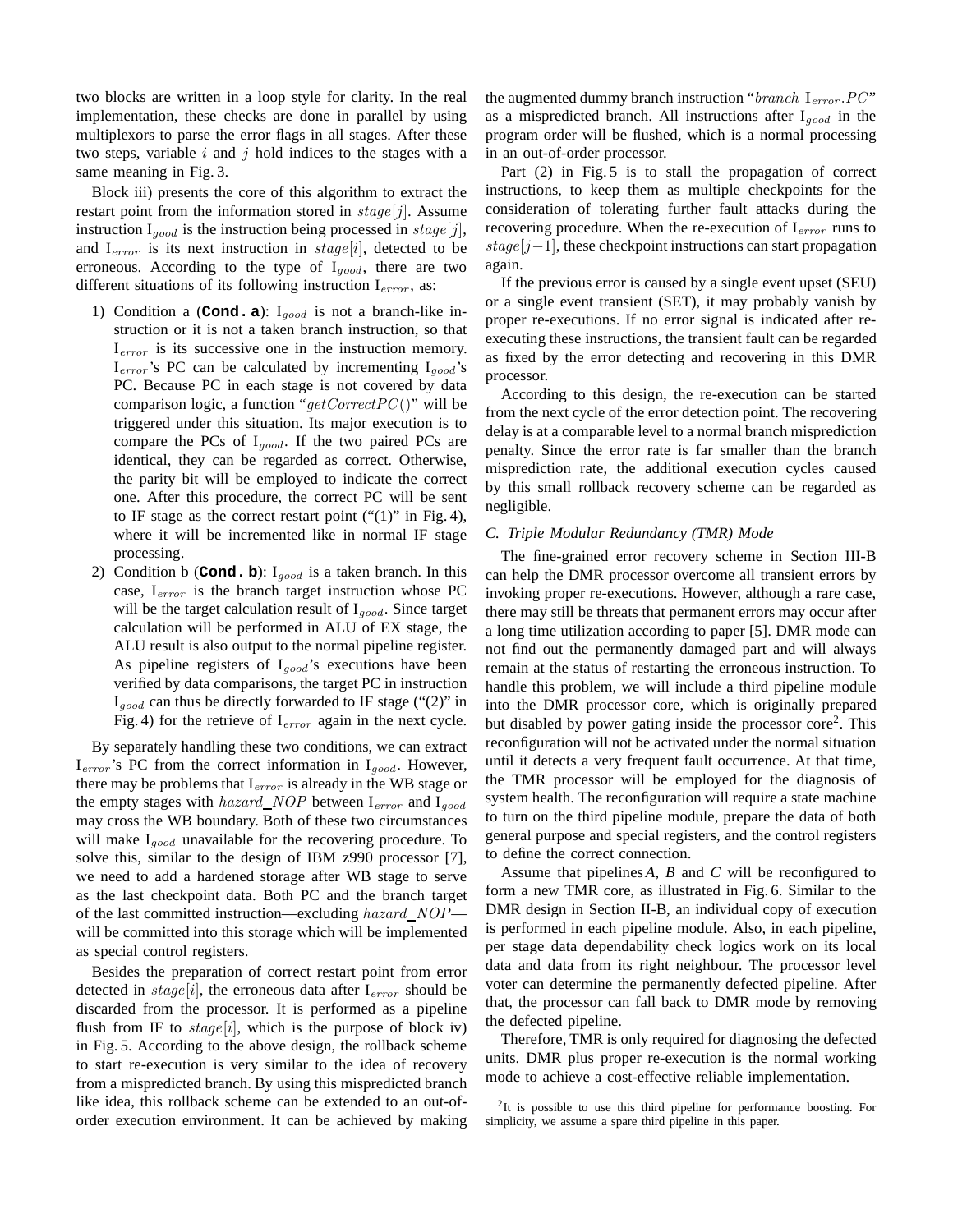

Fig. 6. TMR execution scheme in EX and MA stages



Fig. 7. Performance impact from the recovery under very high error rates.

## IV. PERFORMANCE AND SYNTHESIS RESULTS

We designed the proposed scalable single pipeline module under Verilog HDL [17]. The processor follows SH-2 instruction set architecture (ISA) [18]. We assumed that the processor has 512-word instruction memory and 2KB data memory.

With the designed recovery scheme, it is possible to use DMR processor to cover every transient error. The total execution time also includes the delay that is necessary for the recovery from the erroneous execution. We conduced several experiments based on the register transfer level (RTL) simulation, using the above HDL implementation. Figure 7 gives the performance impact under a simple fault injection in which the faults are limited on the input of the EX stage.

Stanford benchmarks are used as the workload for the performance test. In these experiments, we assumed very high fault injection rates to enlarge the possible performance impact. Two sets of error rates, as 1 error per  $10^2$  cycles and 1 error per 10<sup>3</sup> cycles, are used. As shown in Fig. 7, even under an impractically high error rate like  $1/(10^2 \text{ cycles})$ , the performance impact is around 2.5%. It roughly equals to the product of the cycle level recovery delay which equals to a branch misprediction resolution delay and the error rate. The main difference between each execution is that sometimes an error hits insensitive instructions and recovery is not required. When error rate shrinks to  $1/(10^3 \text{ cycles})$ , the performance loss

TABLE I AREA ESTIMATION OF DIFFERENT PIPELINE UNITS.

|       | Pipeline units                                     | Active area |
|-------|----------------------------------------------------|-------------|
|       |                                                    | (in NAND2)  |
| (1)   | Combinational logics $+$ pipeline registers        | 35236       |
| (2.a) | Non-ECC register file                              | 9336        |
| (2.b) | ECC register file                                  | 14345       |
| (3.a) | Single-ported non-ECC memory (inst. $+$ data)      | 23212       |
| (3.b) | Dual-ported ECC memory (inst. $+$ data)            | 36588       |
| (4)   | Units for Dependability (Error detection/recovery) | 5489        |



Fig. 8. Area estimation of several processor organizations

will be around  $0.25\%$ , which can be regarded as a negligible cost.

The area costs of the proposed high performance and dependable architectures were synthesized with Synopsys Design Compiler under Rohm  $0.18 \mu m$  cell library. Table I denotes the estimated active areas in several different kinds of pipeline units. Based on these units, we give a detailed hardware cost study of the pipeline architectures and reliable processors that are used in this research. Figure 8 shows the area of a simple single pipeline, the designed scalable pipeline module for